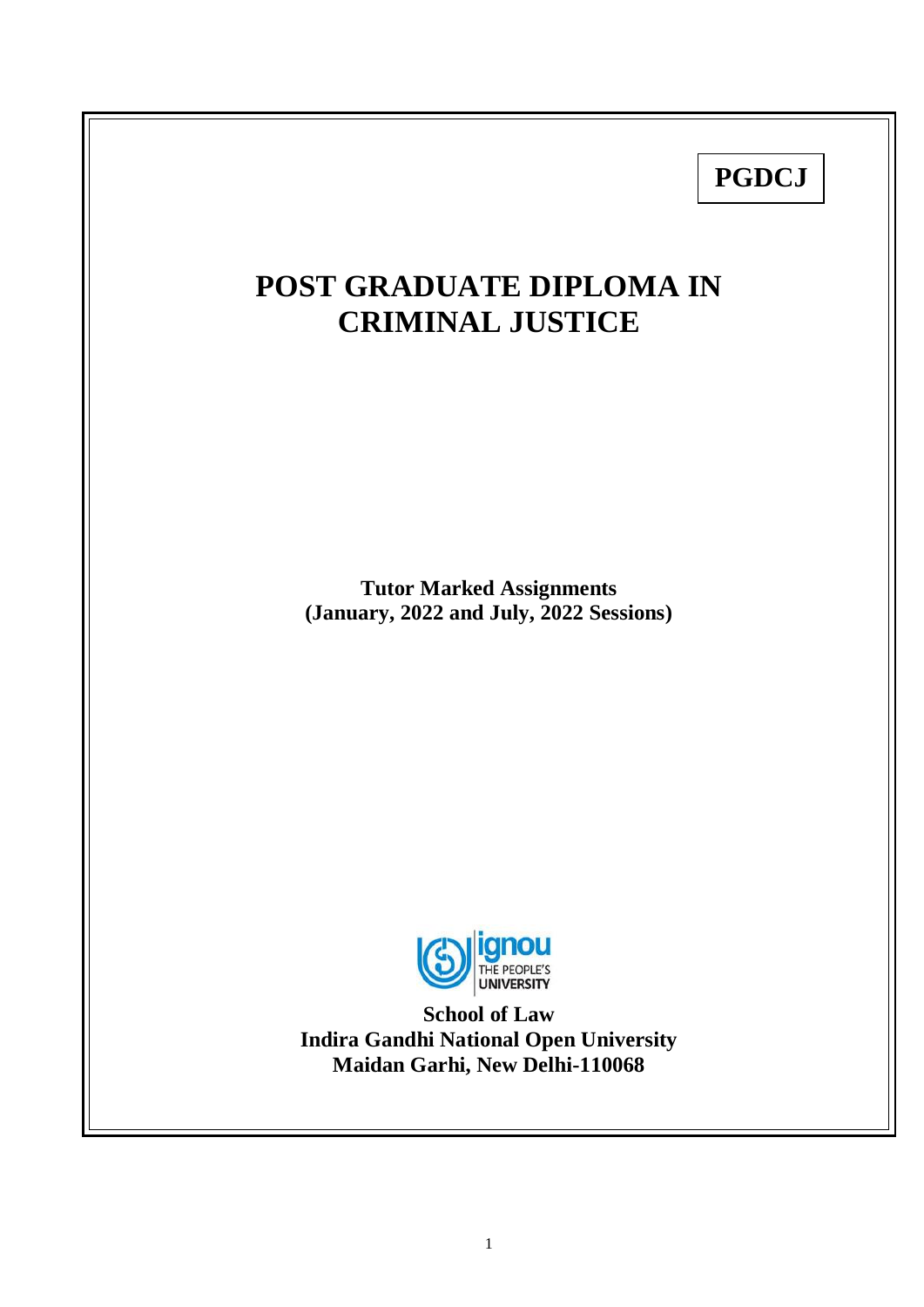Dear Student,

As per laid down guidelines of the University, you have to complete one assignment for each course.

Each assignment has questions to be answered in about 500 words, 250 words, and 100 words. -You will find that the questions in the assignments are analytical and descriptive so that you can better understand and comprehend the concepts.

It is important that you write the answers to all the questions in your own words. Your answers should be within the approximate range of the word-limit set for each question. Remember, writing answers to assignment questions will improve your writing skills and prepare you for the term-end examination.

# **Submission**

You have to submit the assignments to the **Study Centre/Regional Centre or email at [mansisharma@ignou.ac.in](mailto:mansisharma@ignou.ac.in)** It is desirable to keep with you a photocopy of the assignment/s submitted by you.

Once evaluated, the Regional Centre will send the marks to the Student Evaluation Division at IGNOU, New Delhi.

You need to submit the assignments to the **Study Centre or email at mansisharma@ignou.ac.in**

# **For January 2022 session – By 30 th September ,2022**

# **For July 2022 Session – by 30th March, 2022.**

# **Guidelines for Doing Assignments**

We expect you to answer each question as per instructions in the assignment. You will find it useful to keep the following points in mind:

- **1) Planning:** Read the assignment carefully; go through the Units on which they are based. Make some points regarding each question and then rearrange then in a logical order.
- **2) Organisation:** Be a little selective and analytical before drawing up a rough outline of your answer. Give adequate attention to question's introduction and conclusion.

Make sure that:

- a) The answer is logical and coherent.
- b) It has clear connections between sentences and paragraphs.
- c) The presentation is correct in your own expression and style.
- **3) Presentation:** Once you are satisfied with your answer, you can write down the final version for submission. **It is mandatory to write all assignments neatly in your own handwriting.** If you so desire, you may underline the points you wish to emphasize. Make sure that the answer is within the stipulated word limit.

Wishing you all the best.

 Dr. Mansi Sharma Programme Coordinator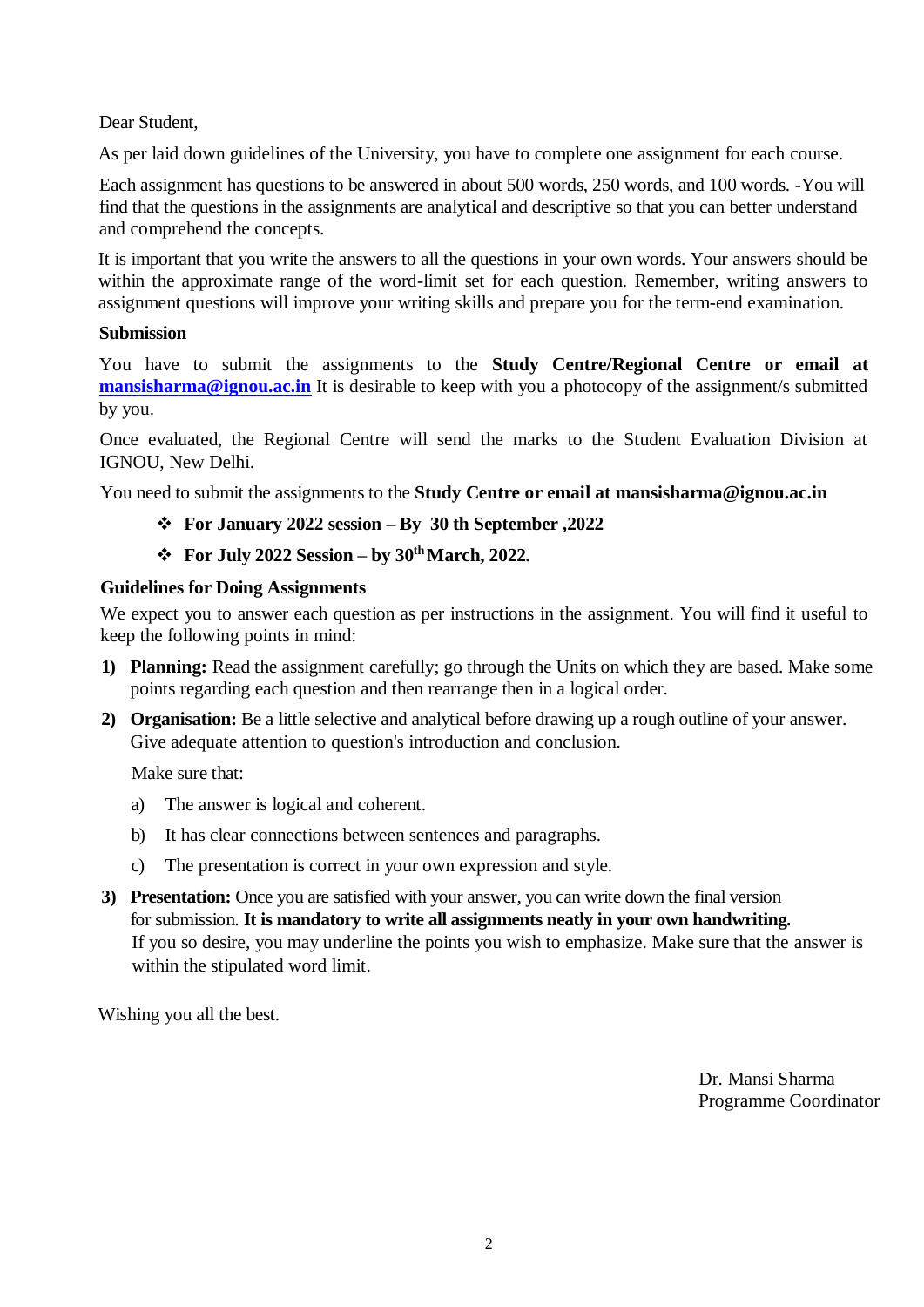# **MLE-011 - Criminal Justice System Tutor Marked Assignment (January 2022 and July 2022)**

**Course Code: MLE-011 Assignment Code: MLE-011/January 2022 and July 2022 Total Marks: 100** 

**Note: All questions are compulsory.**

# **Section-I**

## **Answer each question in about 200 words each. Each question carries 5 marks. (5x10 = 50)**

- 1. Enumerate the duties of citizens as enshrined in the constitution of India.
- 2. Write a note on "deviance and crime as a measure of social defence".
- 3. Distinguish between moral and criminal wrongs.
- 4. Write a note on preventive responses to crime.
- 5. Enumerate the essential elements of crime.
- 6. What is Restorative Justice?
- 7. Discuss the historical prospective of the Criminal Justice System in India.
- 8. Write a note on writ of Mandamus.
- 9. What are the criticisms of psychological theory?
- 10. Explain the correctional process.

# **Section-II**

| Answer each question in about 350 words each. Each question carries 10 marks. | $(5x10 = 50)$ |
|-------------------------------------------------------------------------------|---------------|
| 11. Write a note on:                                                          | (5 x2)        |
| (a) Punitive approach to crime.                                               |               |

- 
- (b) Psycho Analytical Theory.
- 12. Discuss the role of judiciary in the modern correctional philosophy.
	- 13. Write a note on Biological factors and criminal behaviour.
	- 14. Who is a Victim? Discuss the scope of victimology.
- 15. Distinguish between Warrant and Summon case.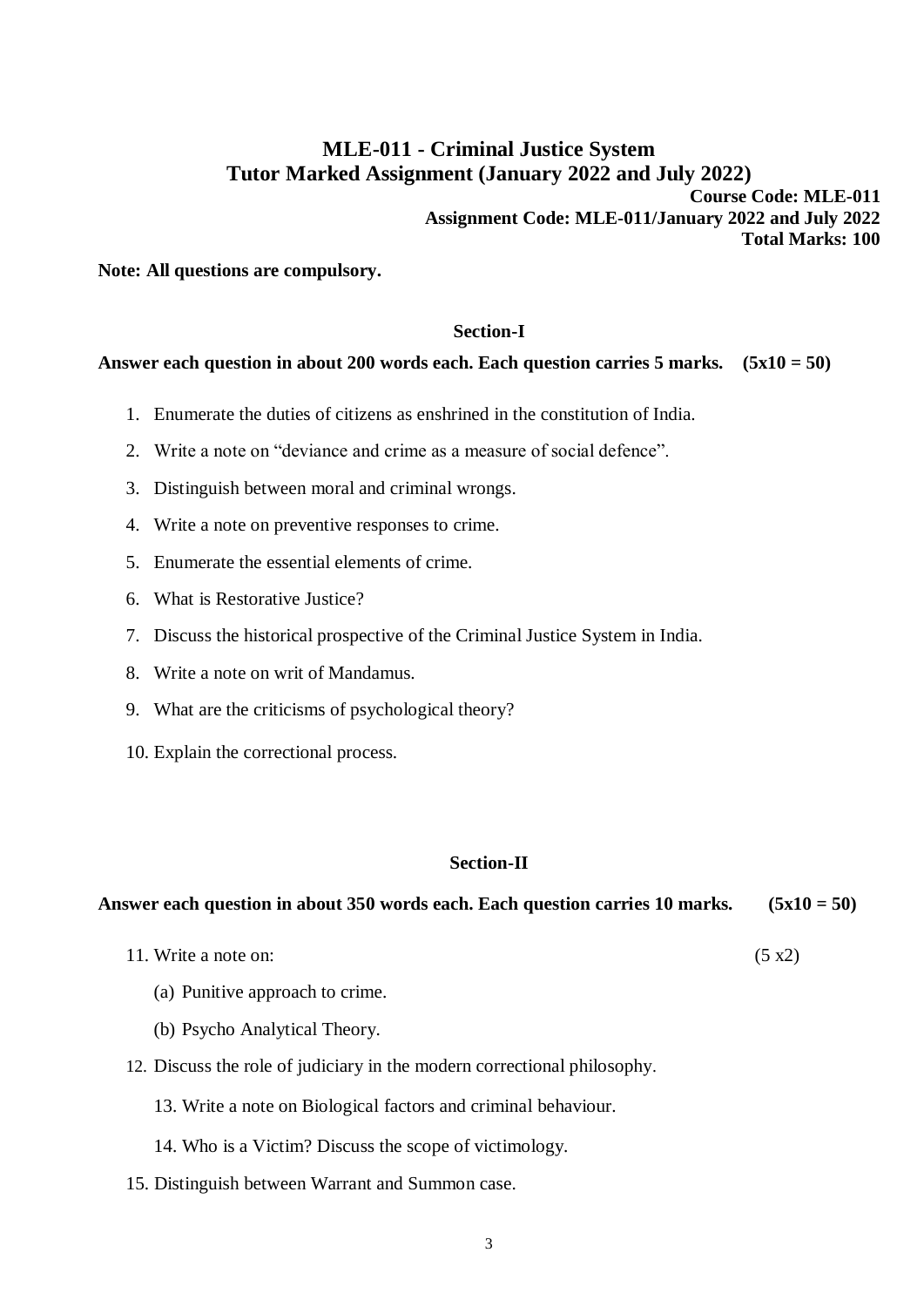# **MLE-012 - Indian Penal Code Tutor Marked Assignment (January 2022 and July 2022)**

**Course Code: MLE-012 Assignment Code: MLE-012 /January 2022 and July 2022 Total Marks: 100**

# **Note: All questions are compulsory.**

### **Section-I**

## **Answer each question in about 200 words each. Each question carries 5 marks. (5x10 = 50)**

- 1. Discuss the Salient Features of Indian Penal Code (IPC).
- 2. Write a note on group liability.
- 3. Distinguish between intention and knowledge.
- 4. Explain the concept of Mensrea.
- 5. What do you understand by Intrinsically Defective Act?
- 6. Write a note on Excusable Defence under the India Penal Code.
- 7. Right of Private defence is available only to the defender and not to the offender. Explain this statement with the help of examples.
- 8. Write a note on Criminal Breach of Trust.
- 9. Write a note on Marital rape.
- 10. Define Sexual Harassment.

### **Section-II**

- 11. Distinguish between attempt and preparation.
- 12. Write a note on Intoxication.
- 13. Write a note on Grave and sudden provocation.
- 14. Differentiate between theft and extortion.
- 15. Do you think that Pre-Natal Diagnostic Techniques (Regulation and Prevention of Misuse) Act, 1994 has been successful in curbing female foeticide?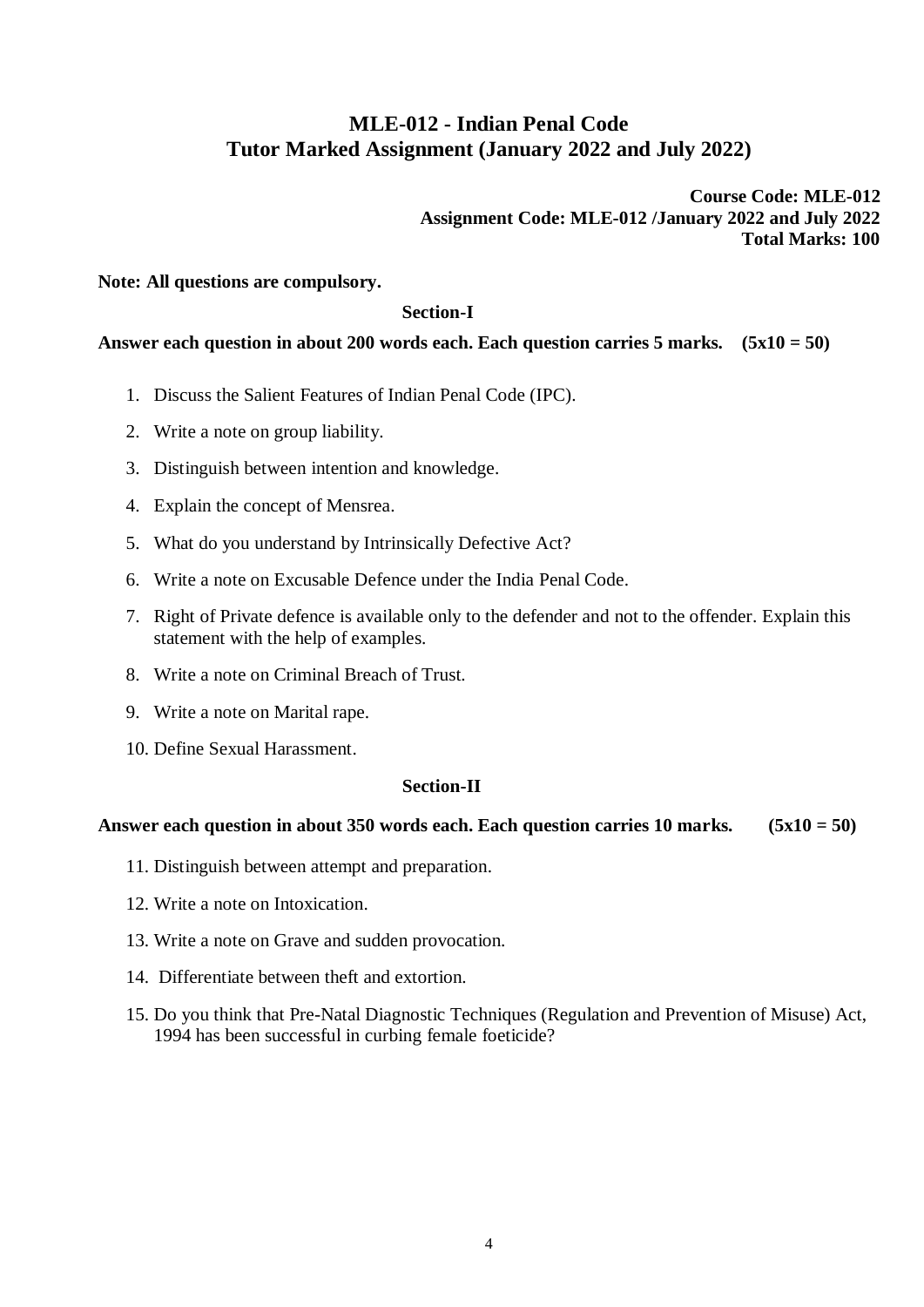# **MLE-013 - Criminal Justice Processes Tutor Marked Assignment (January 2022 and July 2022)**

**Course Code: MLE-013 Assignment Code: MLE-013/ January 2022 and July 2022 Total Marks: 100**

# **Note: All questions are compulsory.**

#### **Section-I**

## **Answer each question in about 200 words each. Each question carries 5 marks. (5x10 = 50)**

- 1. What do you understand by Cognizable offence?
- 2. Distinguish between complaint and First Information Report.
- 3. How is arrest made?
- 4. Write a note on Probation.
- 5. Write a note on Status of living conditions of women prisoners.
- 6. Write a note on Victim Compensation Scheme.
- 7. Enumerate the types of plea bargaining.
- 8. Write a note on acquittal.
- 9. Discuss the Rights of Witnesses.
- 10. Write a note on Locus standi of complainant.

### **Section-II**

- 11. Enumerate the salient features of FIR.
- 12. Explain the Rights of Arrested Person.
- 13. Differentiate between Search and Seizure.
- 14. Write a note on Dying declaration.
- 15. Discuss the grounds for release of offender on probation.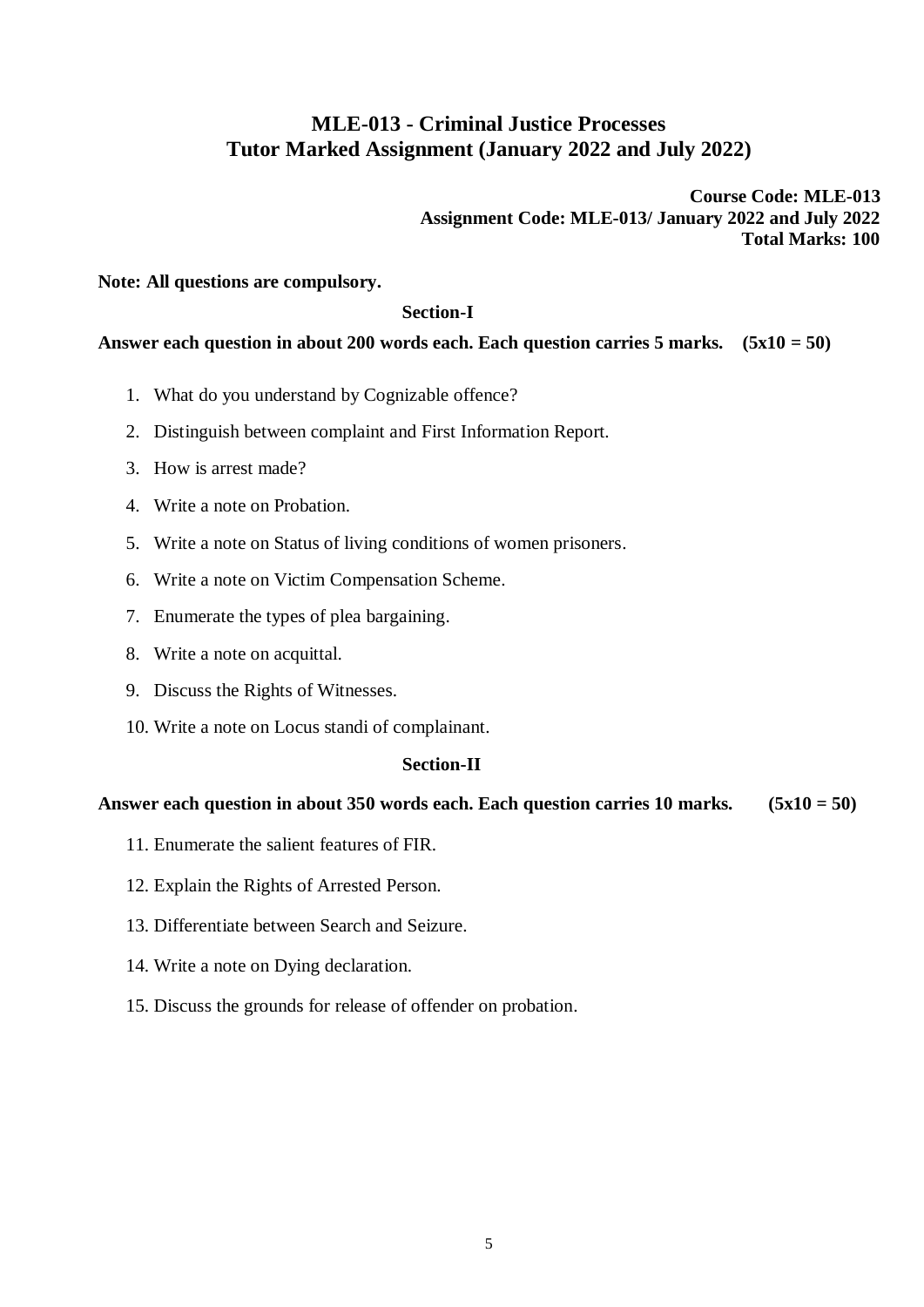# **MLE-014 - Criminal Justice Administration Tutor Marked Assignment (January 2022 and July 2022)**

**Course Code: MLE-014 Assignment Code: MLE-014/ January 2022 and July 2022 Total Marks: 100**

# **Note: All questions are compulsory.**

### **Section-I**

# **Answer each question in about 200 words each. Each question carries 5 marks. (5x10 = 50)**

- 1. Write a note on Armed Police in India.
- 2. Write a note on Democratic Policing.
- 3. What do you understand that by the term Custodial Violence?
- 4. What are the main features of Model Prison Manual, 1960?
- 5. Explain the procedure of appointment of the High Court Judge.
- 6. Write a note on Search and Seizure.
- 7. Explain the concept of Speedy Trial.
- 8. Explain the benefits of E-Courts.
- 9. What do you understand by Forensic Testing?
- 10. Write a note on Medico-Legal Post Mortem.

# **Section-II**

- 11. Discuss the Powers and Function of Police.
- 12. Discuss the Theories of Punishment.
- 13. Discuss the Rights of Prisoners.
- 14. Write a note on Sentencing Jurisprudence.
- 15. Discuss the factors affecting the efficacy of scientific evidence.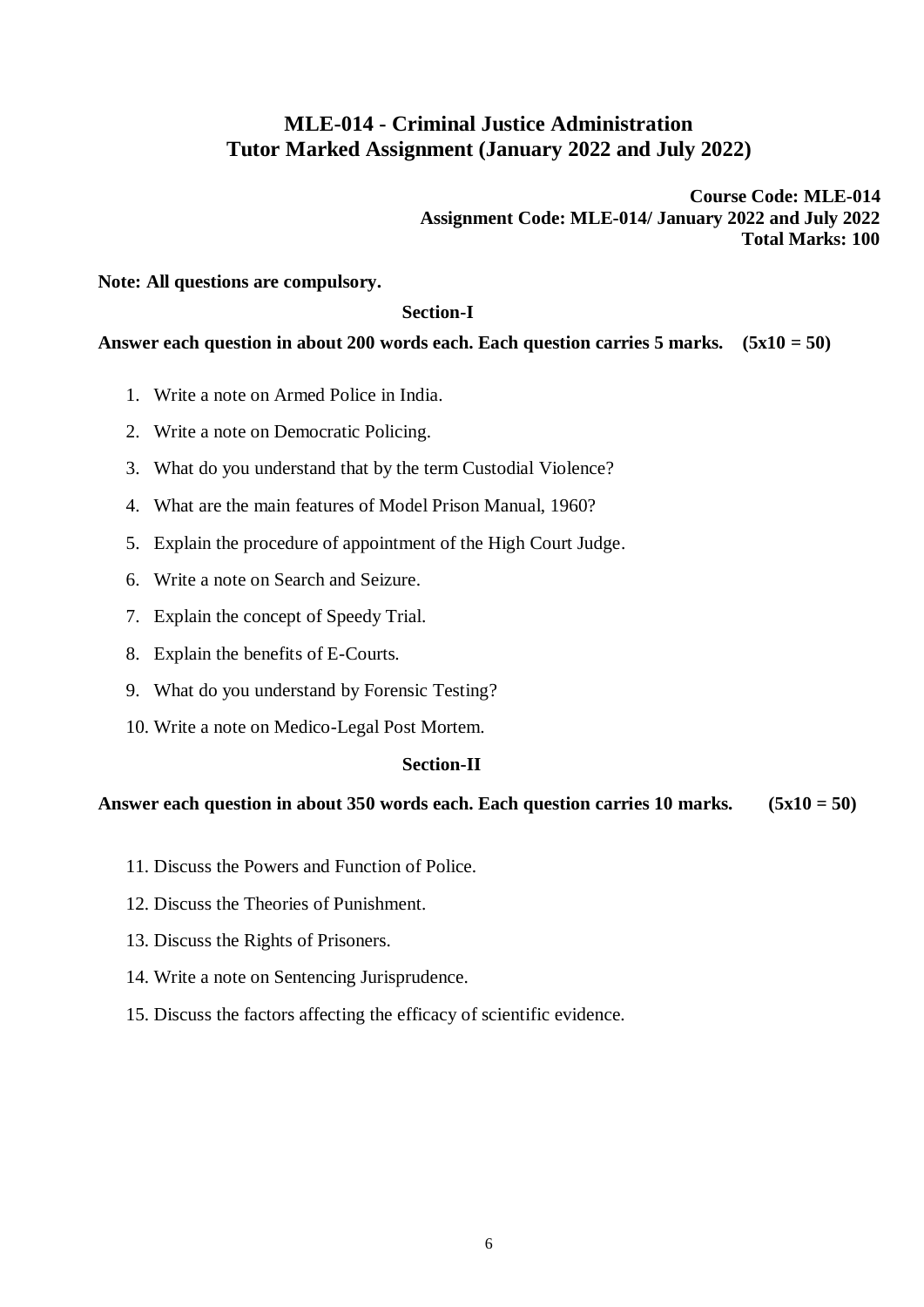# **MLE-015 - Challenges To Criminal Justice System Tutor Marked Assignment (January 2022 and July 2022)**

**Course Code: MLE-015 Assignment Code: MLE-015/ January 2022 and July 2022 Total Marks: 100**

### **Note: All questions are compulsory.**

### **Section-I**

### **Answer each question in about 200 words each. Each question carries 5 marks. (5x10 = 50)**

- 1. Write a note on Taluk Legal Services Authority.
- 2. What do you understand by the term 'In forma pauperis statute'.
- 3. Write a note on Homeless Persons Legal Aid.
- 4. Discuss the Powers and Functions of Juvenile Justice Board.
- 5. What are After Care Organizations?
- 6. What do you understand by the term Escaped Juveniles?
- 7. Write a note on Nuremberg principles.
- 8. Write a note on Special Tribunal for Lebanon.
- 9. What do you understand by Preventive Detention?
- 10. Write a note on Disturbed Area.

### **Section-II**

- 11. Write a note on Lok Adaalat.
- 12. Write a note on Child in need of care and protection.
- 13. Explain the procedure regarding Trial and revision of Juvenile cases.
- 14. Explain the Jurisdiction of the International Criminal Court.
- 15. Explain the provisions of the Armed Forces Special Powers Act.